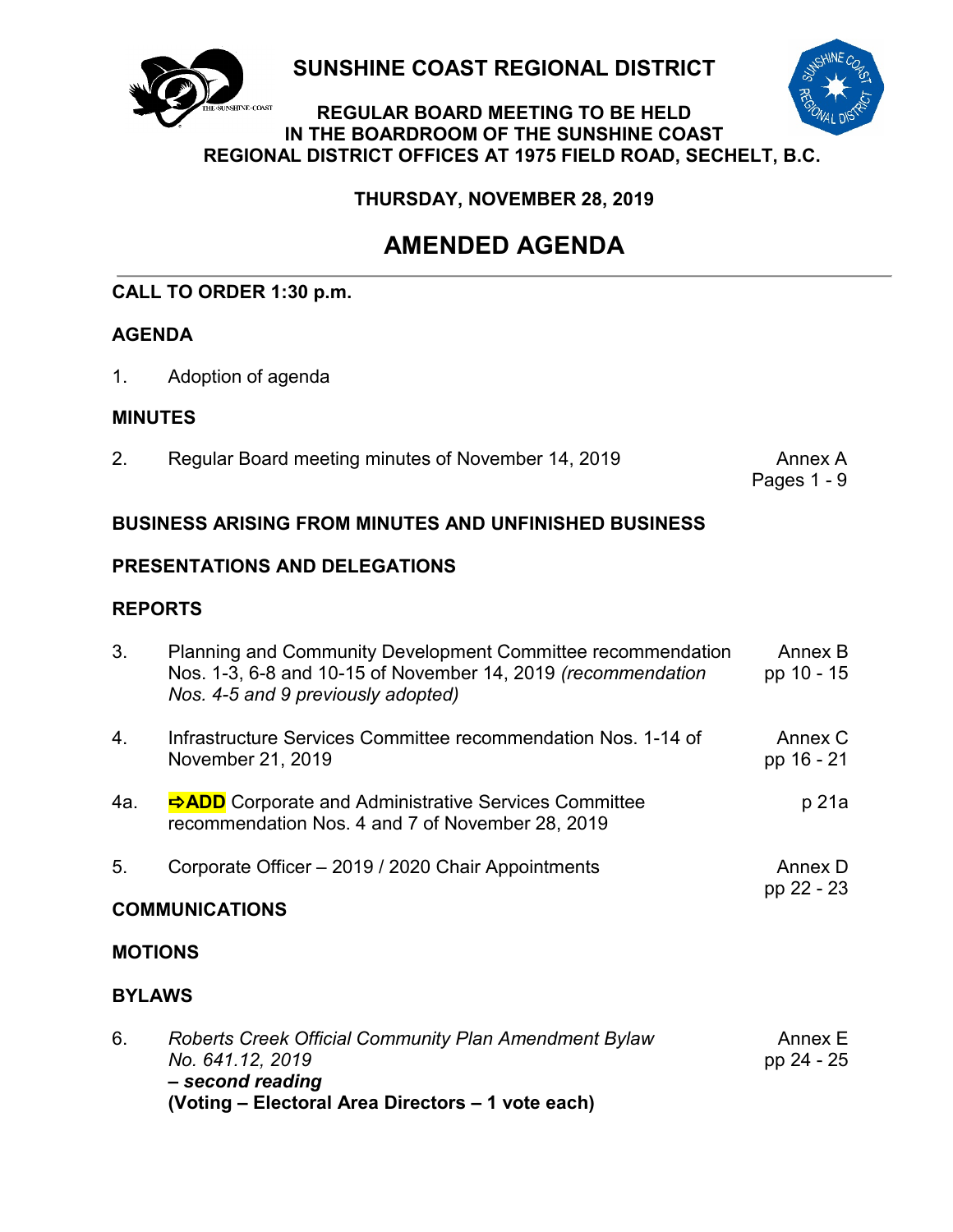| Sunshine Coast Regional District Zoning Amendment Bylaw<br>No. 310.185, 2019<br>- second reading<br>(Voting – Electoral Area Directors – 1 vote each) | Annex F<br>pp 26 - 28 |
|-------------------------------------------------------------------------------------------------------------------------------------------------------|-----------------------|
| <b>DIRECTORS' REPORTS</b>                                                                                                                             | Verbal                |

#### **NEW BUSINESS**

8. Board Liaison Reporting Options **Verbal** 

#### **IN CAMERA**

THAT the public be excluded from attendance at the meeting in accordance with Section 90 (1) (a), (c), (e), (k) and 2(b) of the *Community Charter* – "personal information about an identifiable individual…", "labour relations or other employee relations", "the acquisition, disposition or expropriation of land or improvements…", "negotiations and related discussions respecting the proposed provision of a municipal service…", and "the consideration of information received and held in confidence relating to negotiation between the municipality and a provincial government or the federal government or both, or between a provincial government or the federal government or both and a third party".

#### **ADJOURNMENT**